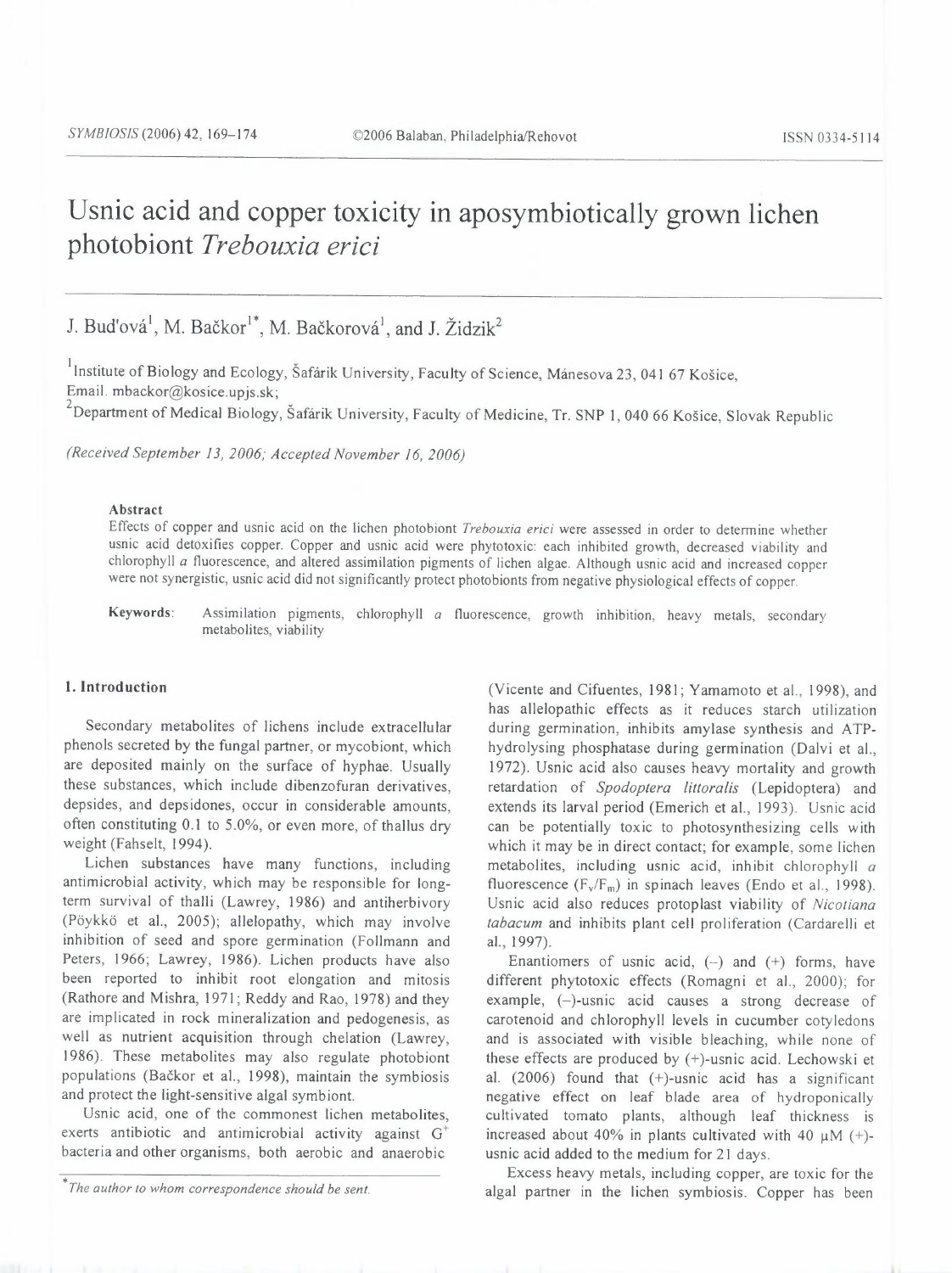reported as a redox-reactive metal (Sanita di Toppi and Gabrielli, 1999) and at the tested concentrations in our previous studies (Bačkor et al., 2003, 2004, 2006) was capable of increasing the levels of membrane lipid peroxidation (TBARS), decreasing chlorophyll *a*  fluorescence and the rate of oxygen evolution, as well as altering assimilation pigments. Metal binding properties of usnic acid have been studied by synthetic and spectroscopic methods, and the structure of copper (II) complexes established by X-ray diffraction (Takani et al., 2002), but to date, the possibility of a protective role for secondary metabolites against heavy metals has not been tested experimentally. Therefore, the main aim of our work was to develop a system for assessing whether usnic acid provides protection against toxic levels of copper within lichen thalli. A secondary objective was to compare the toxicity of usnic acid and copper at selected concentrations and thereby experimentally determine the ability of usnic acid to chelate copper.

# **2. Materials and Methods**

# *Organisms and culture conditions*

The lichen photobiont *Trebouxia erici* Ahmadjian (UTEX 911) was cultivated on agar medium (2%) previously developed for *Trebouxia* by Ahmadjian (1993); namely Bold's Basal Medium (BBM 3N) plus 10 g casein acid hydrolysate and 20 g glucose per liter with the pH adjusted to 6.5 (Bačkor et al., 2004). Copper enrichment was achieved using 0.4 mM and 4.0 mM copper chloride, and cultures were maintained at 22°C under a 16-h photoperiod and 30  $\mu$ mol.m<sup>-2</sup>.s<sup>-1</sup> artificial irradiance ("cool white" tubes).

The computer program GEOCHEM-PC was used to estimate copper speciation of the low-copper culture media (control medium, 6.3  $\mu$ M) as follows: free Cu<sup>2+</sup> activity  $3.94E^{-14}$  M, free Cu<sup>2+</sup> concentration 6.47E<sup>-14</sup> M. Speciation of the culture medium enriched by 4 mM copper was: free  $Cu^{2+}$  activity 5.00E<sup>-6</sup> M, free Cu<sup>2+</sup> concentration 8.33E<sup>-6</sup> M; about 63.5% of  $Cu^{2+}$  in this medium was in solid form with PO<sub>4</sub>, 32.1% in solid form with OH<sup>-</sup>, 4.16% complexed with EDTA, 0.03% complexed with Off, 0.01% complexed with  $SO_4$ , and about 0.21% as a free metal.

# *Culturing on cellulose-acetate disks*

Photobionts were cultivated on the surface of celluloseacetate disks as described in previous studies (Bačkor et al., 2003, 2004). Briefly, two inoculation loops of *T. erici* cells grown on stock solid *Trebouxia* medium were transferred into 50 ml of liquid *Trebouxia* medium in an Erlenmeyer flask and suspended by gentle stirring on a magnetic stirrer for l h. Cultures were maintained for five days in a cultivation room under conditions described previously, with daily stirring on a magnetic stirrer for about 1 h. The homogeneity of algal suspension was verified microscopically and the number of cells calculated using a standard haemocytometer. Cell density of cultures was adjusted to c.  $10^6$  cells ml<sup>-1</sup> of medium.

For photobiont cultivation, sterilized 25 mm (in diameter) cellulose-acetate disks (AcetatePlus) with pore size 0.25 µm were subjected to three different pretreatments. Usnic acid (0.01 and 0.1 mg *I* disk) dissolved in acetone, volume 30 **µl,** was applied by automatic pipette on the surface of disks while the same volume of acetone was used for control disks. After evaporation of acetone for 4 h, one disk was transferred to the surface of solid *Trebouxia* medium in a separate Petri dish, 6 cm in diameter, and 15 µl of algal suspension were inoculated into the center of each disk. Disk pores allowed supplemental nutrient media to pass through the disk and permit growth to be easily determined from changes in biomass (Bačkor et al., 2003, 2004). The total mass of cultures was calculated by subtracting the mean fresh weight of a cellulose-acetate disk saturated by identical medium, from the fresh weight of a disk supporting the photobiont culture after 14 days of cultivation. Each treatment was replicated eight times.

# *Viability assessment*

Photobiont cells from each treatment were gently separated from the surface of the cellulose-acetate filters by scalpel and, to disrupt cell aggregates, the cell mass was passed through a phytoplankton net with pore size 50 um. Cells were immediately suspended in 5 mM HEPES buffer, pH 6.48. The prepared cell suspension was diluted with 0.4% trypan blue solution (1:1) and loaded into the counting chambers of a haemocytometer. Trypan blue dye was excluded from cells with an intact membrane, while cells with damaged membranes took up the coloring agent. After I minute, the number of stained cells and total number of cells were recorded. The calculated percentage of unstained cells was assumed to represent the percentage of viable cells. Each treatment was replicated four times.

# *Activity of photosystem II*

Chlorophyll *a* fluorescence was measured in photobionts grown on cellulose-acetate disks on the surface of the *Trebouxia* agar medium. Photobionts were darkadapted for 30 min prior to measurement while still on the medium in Petri dishes to minimize desiccation. The potential quantum yield of photosystem II (PSI!) was measured using a Plant Stress Meter (PSM Mark II, Biomonitor, SCI AB), with sensor 5 mm in diameter, and results were expressed as  $F_v/F_m$  calculated as the maximal fluorescence  $(F_m)$  less the minimal fluorescence  $(F_o)$ ,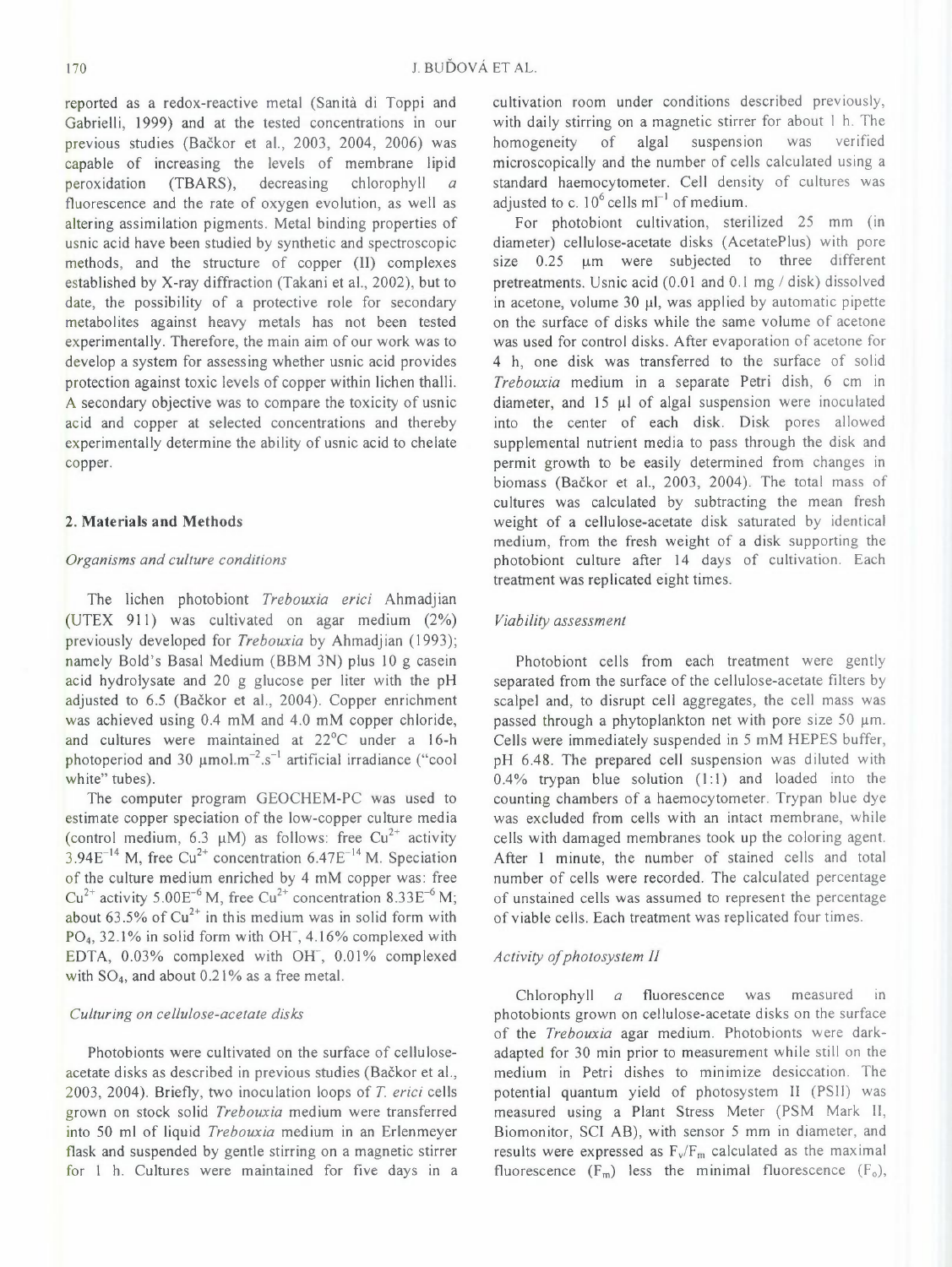171

divided by  $F_m$  of dark adapted photobionts:  $(F_m - F_o) / F_m =$ F<sub>v</sub>/F<sub>m.</sub> Chlorophyll fluorescence parameters were taken from three separate positions on each disk, and the mean value used as one observation. Each treatment was replicated four times.

# *Pigment analysis and measurement of chlorophyll a integrity*

The influence of usnic acid on the photobiont response to excess copper was determined using cultures grown on cellulose-acetate disks. Weighed disks were directly extracted in the dark for 1 h at 65°C in 3 ml of dimethyl sulfoxide (DMSO). To maximize chlorophyll extraction, cell aggregates were then homogenized in a Vortex mixer in plastic conical 15 ml centrifuge tubes for c. 10 sec with the cellulose acetate disk. After cooling to ambient temperature, the absorbance of the extract was determined at 750 nm with a spectrophotometer to be certain that it was always less than 0.01. The absorbance of extracts was then read at 665.1, 649.1, 435 and 415 nm to assess chlorophyll content and the possibility of chlorophyll *a* degradation (Barnes et al., 1992; Ronen and Galun, 1984; Wellburn, 1994). To utilize the linear part of the response curve, extracts from disks with very high cell densities (absorbance at 665.1 nm higher than 0.8) were diluted with fresh DMSO to fall into the absorbance range 0.2-0.8. However, this was not possible for cultures grown on 4 mM Cu as the absorbance of chlorophyll was less than 0.2. To determine the content of "total" carotenoids, absorbance was read at 480 nm. Chlorophyll *a,* chlorophyll *b,*  chlorophyll *a+b* and total carotenoids were calculated using equations derived from specific absorption coefficients for pure chlorophyll *a* and chlorophyll *b* in DMSO. Chlorophyll *alb* was used to assess the physiological competence of algal cells.

The ratios of absorbances at 435 and 415 nm (A 435/A) 415), termed the phaeophytinization quotient, were calculated as a reflection of the ratio of chlorophyll *a* to phaeophytin *a* in order to provide an indication of photobiont chlorophyll integrity. Each treatment was replicated four times.

# *Usnic acid yield*

HPLC was used to analyze the concentration of  $(+)$ usnic acid remaining on the surface of the cellulose-acetate disk at the end of experiments. Filters with usnic acid were placed in Eppendorf tubes and extracted in I ml of cool acetone for 60 min (Feige et al., 1993). Extraction of each disk was repeated at least three times, and the extracts from each disk combined. Extracts were evaporated and the residues re-dissolved in 1.5 ml fresh acetone. Filtered acetone extracts were analyzed by gradient HPLC (Feige et al., 1993; Lumbsch, 2002) using a Tessek SGX C18  $5\mu$ m (4

 $\times$  250 mm) column with flow rate 0.7 ml. min<sup>-1</sup>. The mobile phase was  $A = H_2O$ : acetonitrile :  $H_3PO_4$  (80 : 19 : 1) and  $B = 95%$  acetonitrile. The solvent gradient programme was O min 25% B, 5 min 50% B, 20 min 100% B, 25 min 25% B. Detection was performed at 245 nm (detector Ecom LCD 2084) and commercially available(+) usnic acid (Aldrich) was used as standard. Each treatment was replicated four times.

# *Statistical analysis*

One-way analysis of variance and Tukey's pairwise comparisons (MINITAB Release 11, 1996) were applied to determine the significance (P<0.05) of differences in all measured parameters.

# **3. Results**

Fig. la shows biomass production (mg fresh weight) of the *Trebouxia erici* photobiont on the cellulose-acetate disks after two weeks of cultivation. Growth of the photobiont was significantly reduced due to presence of usnic acid on the surface of cellulose-acetate disks and increased copper concentrations in the media. Although biomass on disks with a combination of usnic acid and 4 mM Cu was slightly higher than with cultures treated with 4 mM Cu, the differences were not large enough to be statistically significant.

The viability of photobiont cultures in axenic cultures was reduced by usnic acid and copper treatments (Fig. 1b). Two usnic acid concentrations tested caused only a small (c. 10%) decrease of viability of photoiont cells. The higher, 4 mM, copper concentration tested caused a more pronounced decrease in photobiont cell viability, i.e., up to c. 60%. A combination of usnic acid (0.1 mg/disk) with the highest copper concentration treatment was equally phytotoxic.

Both usnic acid concentrations tested caused a small but significant decrease of chlorophyll *a* fluorescence (Fig. 1c). The phytotoxic effect of 4 mM Cu was more pronounced, and the combination of 4 mM Cu and 0.1 mg usnic acid per disk further decreased chlorophyll *a* fluorescence as measured by  $F_v/F_m$ . Chlorophylls as well as total carotenoids were sensitive to presence of usnic acid on the surface of the disks and increased copper concentrations in the media (Fig. 1d-i). Chlorophyll *a* (Fig. 1d), chlorophyll  $b$  (Fig. 1e), chlorophyll  $a+b$  (Fig. 1f), and total carotenoid content per disk (Fig. lg) decreased significantly in response to increased usnic acid, and the decreases were even greater with the highest, 4 mM, copper concentration tested. The chlorophyll *alb* ratio was significantly decreased with 4 mM Cu in the medium, but usnic acid did not change this parameter significantly (Fig. lh). Chlorophyll *a I*  phyeophytin *a* ratio was significantly decreased by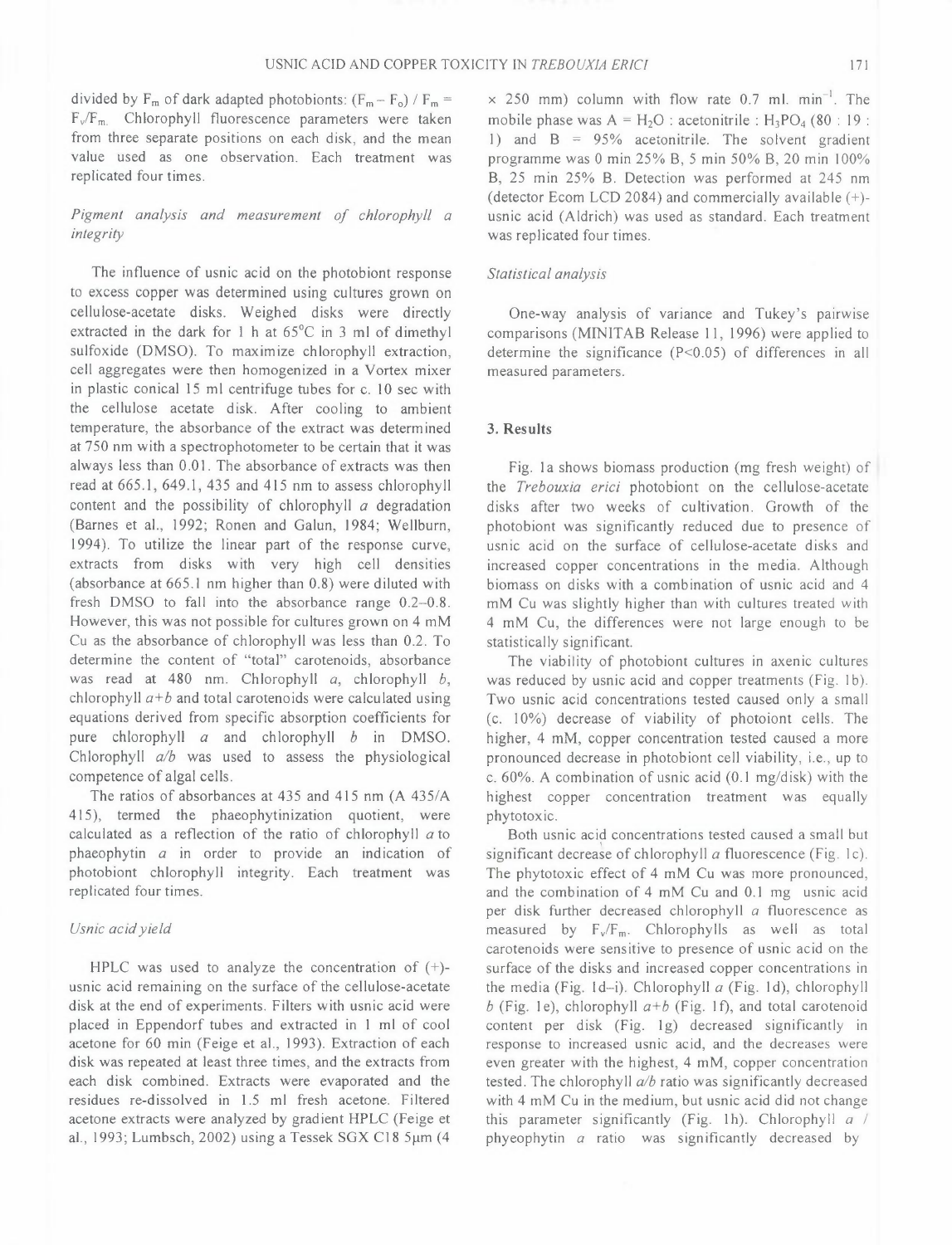

172

Copper concentration

 $_{\rm j}$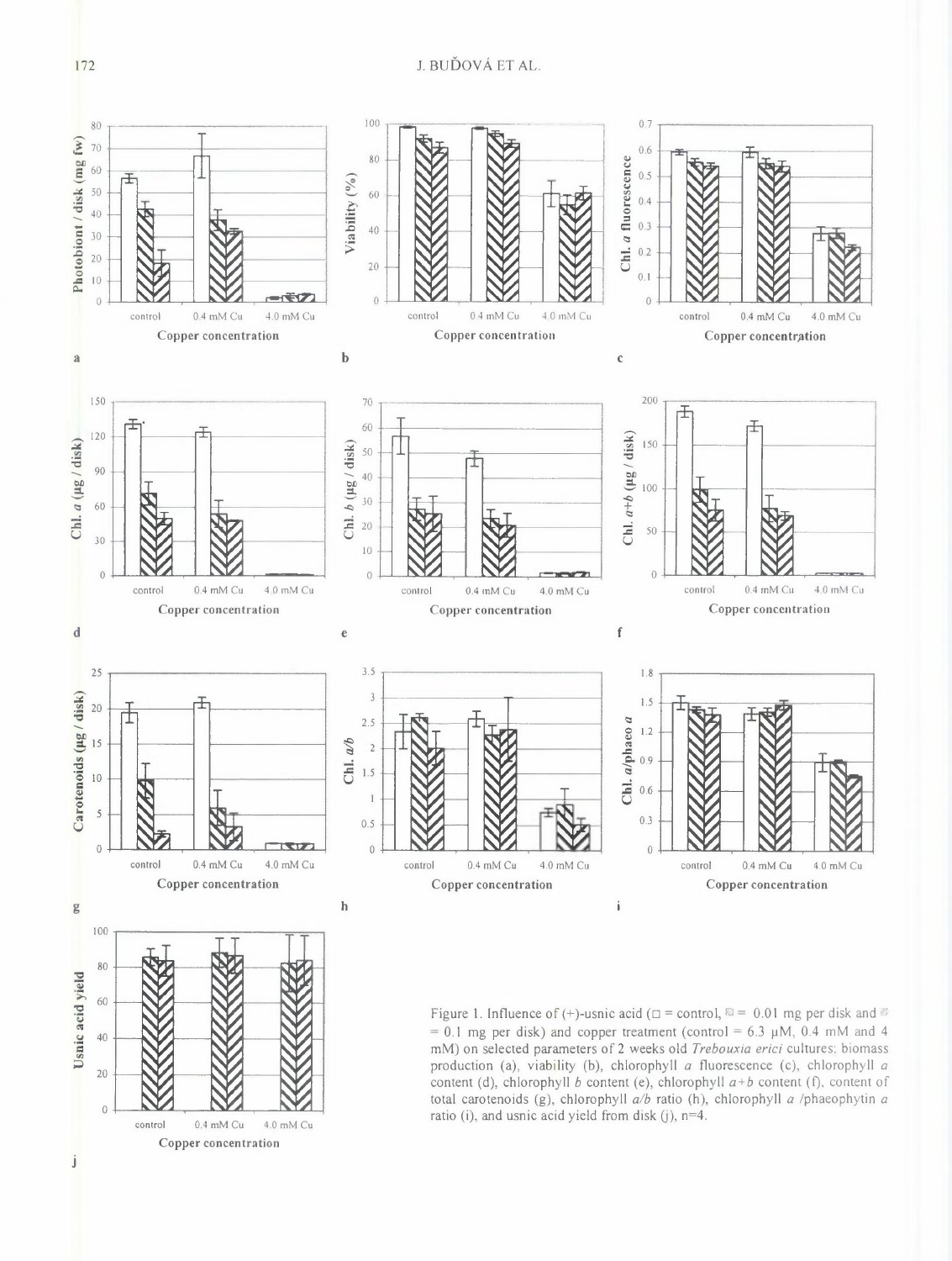treatment with 4 mM Cu (Fig. Ii), but not with usnic acid.

The yield of the usnic acid from disks after 2 weeks was in the range of 70-100% (Fig. lj). The colour of usnic acid crystals on the surface of the disks changed at 4 mM copper treatments from yellow-green at the start of experiment to green at the end of the experiment.

# **4. Discussion**

Photobionts on the surface of cellulose filaments form a layer reminiscent of that in stratified lichens (Bačkor et al., 2003). The distribution of usnic acid crystals on the surface of filaments is reminiscent of the situation in naturallyoccurring lichens, where extracellular secondary metabolites located on the surface of hyphae may also be in contact with algal cells in the photobiont layer.

As mentioned above, the effects of usnic acid are very well documented (Ingólfsdóttir, 2002), including antimicrobial, antiprotozoal, antiviral, antiproliferative and phytotoxic activities. Although the allelopathic effect of the usnic acid on vascular plants (Lechowski et al., 2006) and algal partner of lichens (Backer et al., 1998) has been previously documented, its mode of action is still far from understood. Growth inhibition of photobiont cells by usnic acid, supported by the present study, may be partly explained by the antimitotic effects of usnic acid, a possibility tested throughout taxonomically diverse groups of organisms (Cardarelli et al., 1997). The decreased viability of the photobiont cells due to presence of usnic acid that we observed here is in accordance with results obtained by Cardarelli et al. ( 1997) for protoplasts of *Nicotiana tabacum.* 

Of the optical forms of usnic acid, recent studies have reported that (-)-usnic acid is usually more toxic for organisms tested than the (+) form (Ing6lfsd6ttir, 2002). Previous work has shown that  $(-)$ -usnic acid causes a dosedependent bleaching of lettuce cotyledonary tissues leading to seedling death, while (+)-usnic acid does not cause any significant change in chlorophyll and carotenoids (Romagni et al., 2000). While chlorophyll *a* degradation and the chlorophyll *alb* ratio were essentially unchanged in the presence of usnic acid, decreased concentrations of pigments were found, which may have been due to inhibition of photobiont cell division by usnic acid. Chlorophyll *a* fluorescence was decreased as a result of  $(+)$ usnic acid. This is consistent with previous observations that chlorophyll *a* fluorescence, which reflects status of photosystem II, is decreased in spinach leaves in the presence of lichen-derived secondary metabolites (Endo et al., 1998).

The cytotoxic effects of excess copper on the lichen photobiont *Trebouxia erici* have been better documented than those of usnic acid (Bačkor and Váczi, 2002; Bačkor et al., 2003, 2004) and include retardation of the growth of the *T erici* cells, decrease of cell viability and chlorophyll *a*  content (Backer and Vaczi, 2002). Chlorophyll *b* content, on the other hand, increased in short term experiments, possibly due to the fact that some chlorophyll *a* was converted to chlorophyll *b* by oxidation of the methyl group on ring **LI** (Chettri et al., 1998). The ratio of chlorophyll *a* to phaeophytin *a,* which indicates the integrity of photobiont chlorophyll, decreases due to the presence of copper (Backer and Vaczi, 2002). Chlorophyll *a* fluorescence of *T. erici* cells has also been found to be sensitive to the presence of copper excess in culture media (Bačkor et al., 2003, 2004).

Production of water-insoluble complexes of lichen secondary metabolites (including usnic acid) with heavy metals (including copper) has long been considered a detoxification mechanism protecting lichens against heavy metal damage (Purvis et al., 1990). In the present study we observed a change in the coloration of usnic acid crystals caused by the presence of copper in the culture media from yellow-green at start of experiment to green at the end of the experiment, similarly to that observed by Takani et al. (2002); however, this did not affect the yield of usnic acid from the disk at the end of the experiment.

The present study has demonstrated that the presence of usnic acid, as well as excess of copper in the media, reduces growth of photobionts in culture. It is very difficult to compare the cytotoxic effect of usnic acid and copper. Copper availability in photobiont cultivation media is limited by the production of water-insoluble complexes. Usnic acid is only slightly soluble in water (Hrutfiord and Ugolini, 1984), which affects its availability. Bačkor and Fahselt (2004) found by means of wavelength-dispersive Xray spectrometry analysis that Cu, Ni, Fe and Al may occur within crystals of usnic acid, suggesting that complexing with heavy metals could constitute detoxification. Usnic acid complexes with copper, thereby protecting the photobiont cells in lichens to some extent against copper damage in natural situations.

In the present study, usnic acid did not provide significant protection against copper. Cell wall immobilization (the exclusion mechanism of Cu tolerance) or increased free proline synthesis, as previously observed in the copper tolerant strain of *Trebouxia* (Bačkor et al., 2004), are more probable mechanisms for Cu detoxification by lichen photobionts than chelation by usnic acid.

# **Acknowledgements**

This work was supported financially by the Science and Technology Assistance Agency (Slovak Republic) under contract no. APVT-20-003004. The authors thank Prof Dianne Fahselt (UWO, Canada) and Prof. Mark Seaward (University of Bradford, England) for comments on the manuscript.